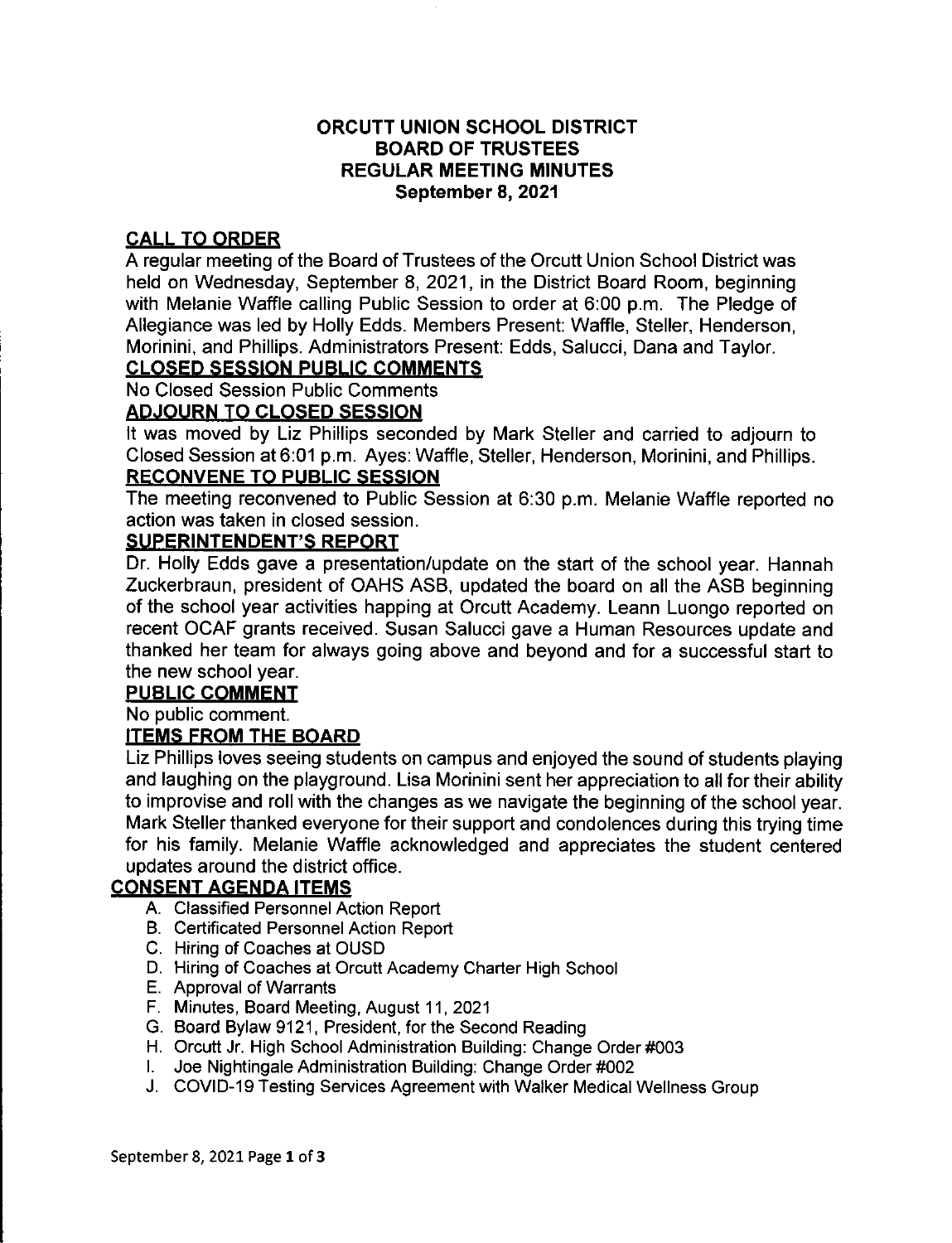It was moved by Shaun Henderson, seconded by Liz Phillips and carried to approve consent agenda items A-J, as submitted. Ayes: Waffle, Steller, Henderson, Morinini, and Phillips.

## **ACTION AGENDA ITEMS**

#### **Public Hearing - Potential Composition of Trustee Areas**

No Comments

### **Gift Acceptance**

- 1. It was moved by Shaun Henderson, seconded by Mark Steller and carried to accept the donation of 26 student backpacks filled with school supplies for students at Olga Reed, Alice Shaw, Joe Nightingale, and Ralph Dunlap from the Elks Traveleers, as submitted. Ayes: Waffle, Steller, Henderson, Morinini, and Phillips.
- 2. It was moved by Liz Phillips, seconded by Shaun Henderson and carried to accept the donation of \$500 to Joe Nightingale for school needs from the Kiwanis of Orcutt as submitted. Ayes: Waffle, Steller, Henderson, Morinini, and Phillips.
- 3. It was moved by Lisa Morinini, seconded by Shaun Henderson and carried to accept the donation of \$1500 to Joe Nightingale for the purchase of a staff refrigerator, as submitted. Ayes: Waffle, Steller, Henderson, Morinini, and Phillips.

# **Public Hearing- AB1200 Public Disclosure**

#### No Comments

#### **Information Only - Presentation on 2020-2021 Unaudited Actuals Report Resolution No. 3 GANN Limit Adoption**

It was moved by Lisa Morinini, seconded by Liz Phillips and carried to adopt the 2021- 2022 Resolution No. 3, GANN Limit Adoption, as submitted. Ayes: Waffle, Steller, Henderson, Morinini, and Phillips.

#### **Resolution No. 4 Commit and Uncommit the General Fund Balance**

It was moved by Shaun Henderson, seconded by Mark Steller and carried to adopt Resolution No. 4, Commit and Uncommit the General Fund Balance, as submitted. Ayes: Waffle, Steller, Henderson, Morinini, and Phillips.

#### **District and Charter 2020/2021 Unaudited Actuals**

It was moved by Liz Phillips, seconded by Shaun Henderson and carried to approve and certify the District and Charter 2020-2021 Unaudited Actuals Report, as submitted. Ayes: Waffle, Steller, Henderson, Morinini, and Phillips.

## **AB 1200 Public Disclosure of Proposed Collective Bargaining Agreement between Orcutt Union School District and Orcutt Educators Association**

It was moved by Mark Steller, seconded by Shaun Henderson and carried to approve the AB1200 Public Disclosure of Proposed Collective Bargaining Agreement between Orcutt Union School District and Orcutt Educators Association, as submitted. Ayes: Waffle, Steller, Henderson, Morinini, and Phillips.

#### **Notice of Completion of the Technology and Innovation Project**

It was moved by Shaun Henderson, seconded by Lisa Morinini and carried to approve the Notice of Completion of the Technology and Innovation Project, as submitted. Ayes: Waffle, Steller, Henderson, Morinini, and Phillips.

## **Consideration of Name for New District Office Building Housing Technology and Enrollment Departments**

It was moved by Liz Phillips, seconded by Shaun Henderson and carried to approve the name for Building L, the new District Office building, as the Teaching and Learning Center, and to waive Board Policy 7310, Naming of Facility, as submitted. Ayes: Waffle,